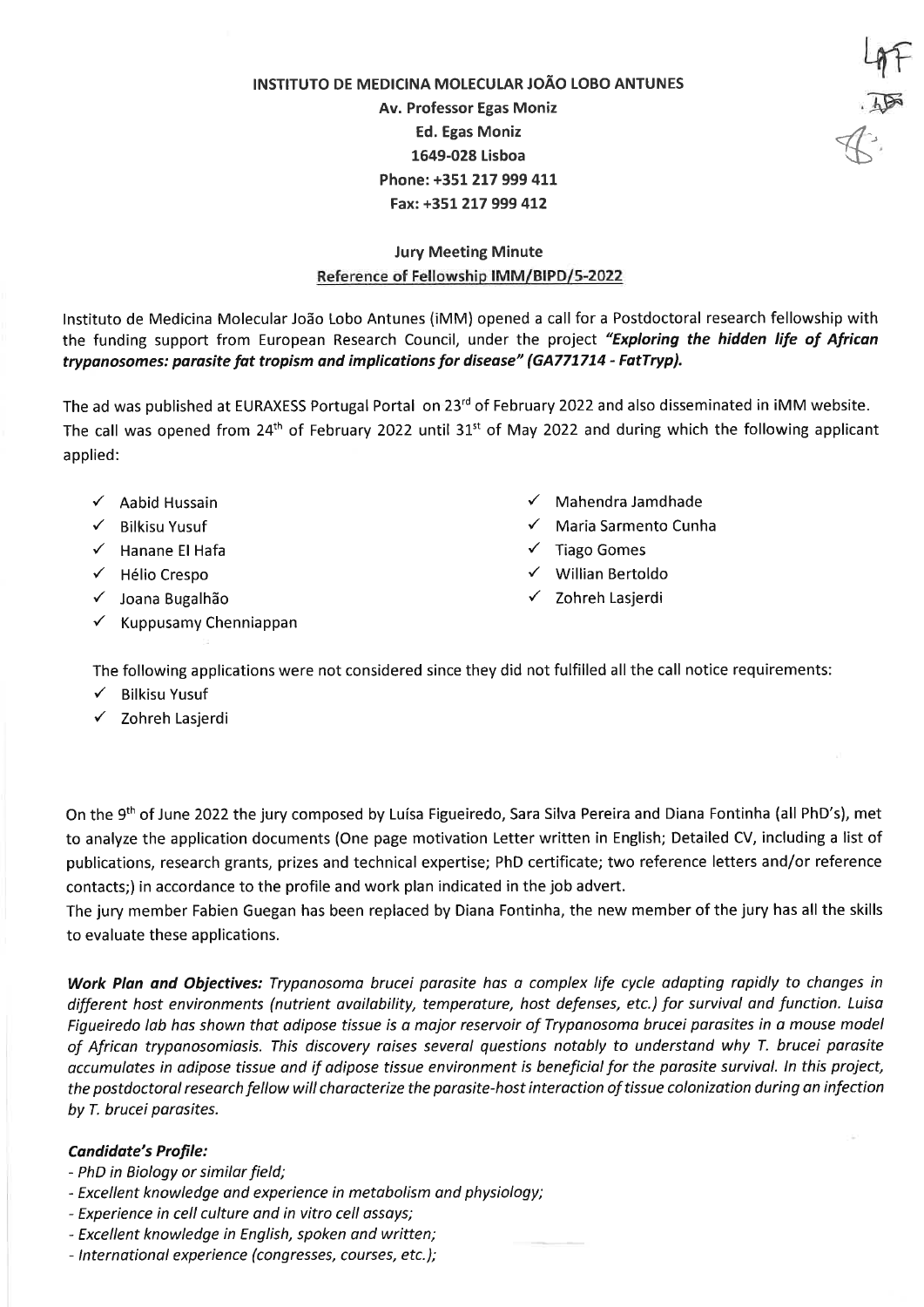- Available to start immediately.

Necessary Documents for Applications: One page motivation Letter written in English; - Detailed CV, including a list of publications, research grants, prizes and technical expertise; - PhD certificate (please check the "NOTE" in Fellowship recipients); - Name and Contact of two references; - Candidate's declaration of honor indicating previous fellowships, if any, its typology and duration. The non-compliance with these requirements determines the immediate rejection of the application.

In case the applicant does not have yet the required degree certificate, a declaration of honor stating the conclusion of the necessary qualifications for the purposes of this process will be accepted and must be sent by the end date of the call.

Selection Method: CV and motivation letter (75%); and interview and references (25%). The jury will select for the interview (evaluation: 10%) the candidates who obtained in the first phase the highest ranking, with a minimum of 60%, or the number of candidates, up to 2, who obtained in the first phase a minimum rating of 40%.

## CV and motivation letter (75%)

The analysis of the Curriculum Vitae and Motivation letter took in consideration:

- PhD in Biology or similar field (5%);
- $\frac{1}{2}$ Excellent knowledge and experience in metabolism and physiology (20%).
- Experience in cell culture and in vitro cell assays (20%);  $\sim$
- International experience (congresses, courses, etc.) (10%);  $\overline{a}$
- Motivation and adequacy for the activities to be performed (15%);
- Command of the English language (5%).  $\overline{a}$

The analysis and discrimination of all admitted candidate's classification is presented in Annex I.

After assessing all valid applications, the jury found that none of the candidates met the required profile. Thus closing the selection process, the position remained unfilled.

Lisbon, 14th of June 2022

Luísa Figueiredo (iMM)

Sara Silva Pereira (iMM)

Disne Forli

Diana Fontinha (iMM)